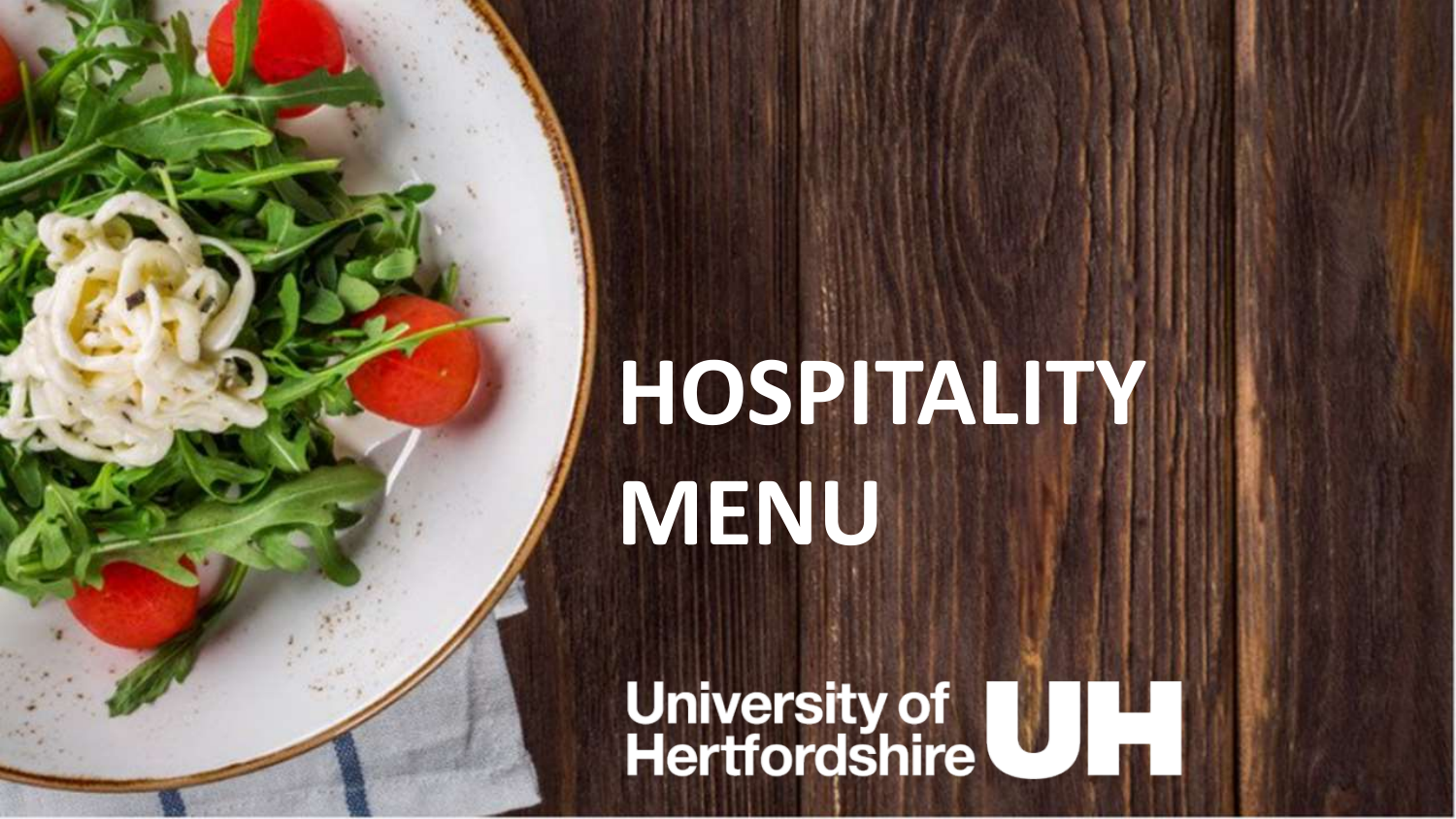# **WELCOME TO HOSPITALITY**

We are delighted to offer you a fresh looking and tasting hospitality offer. Created with your function, special event and hospitality needs in mind. We have put together a menu incorporating both classic best sellers and often requested items, alongside some innovative and "on-trend" dishes and ingredients. Helping provide you with consistent quality, and the ability for it to be delivered (and collected) discreetly.

Can't see what you want on the menu? No problem, our team are more than happy to build menus for bespoke functions and events, please contact us

We would also be delighted to support your events with BBQ's, pop ups, street food vans, bars or anything slightly outside the norm. As always, we value your feedback on an ongoing basis and will use it to shape future offers and seasonal tweaks to our menus.

Stuart Fildes - Executive Chef

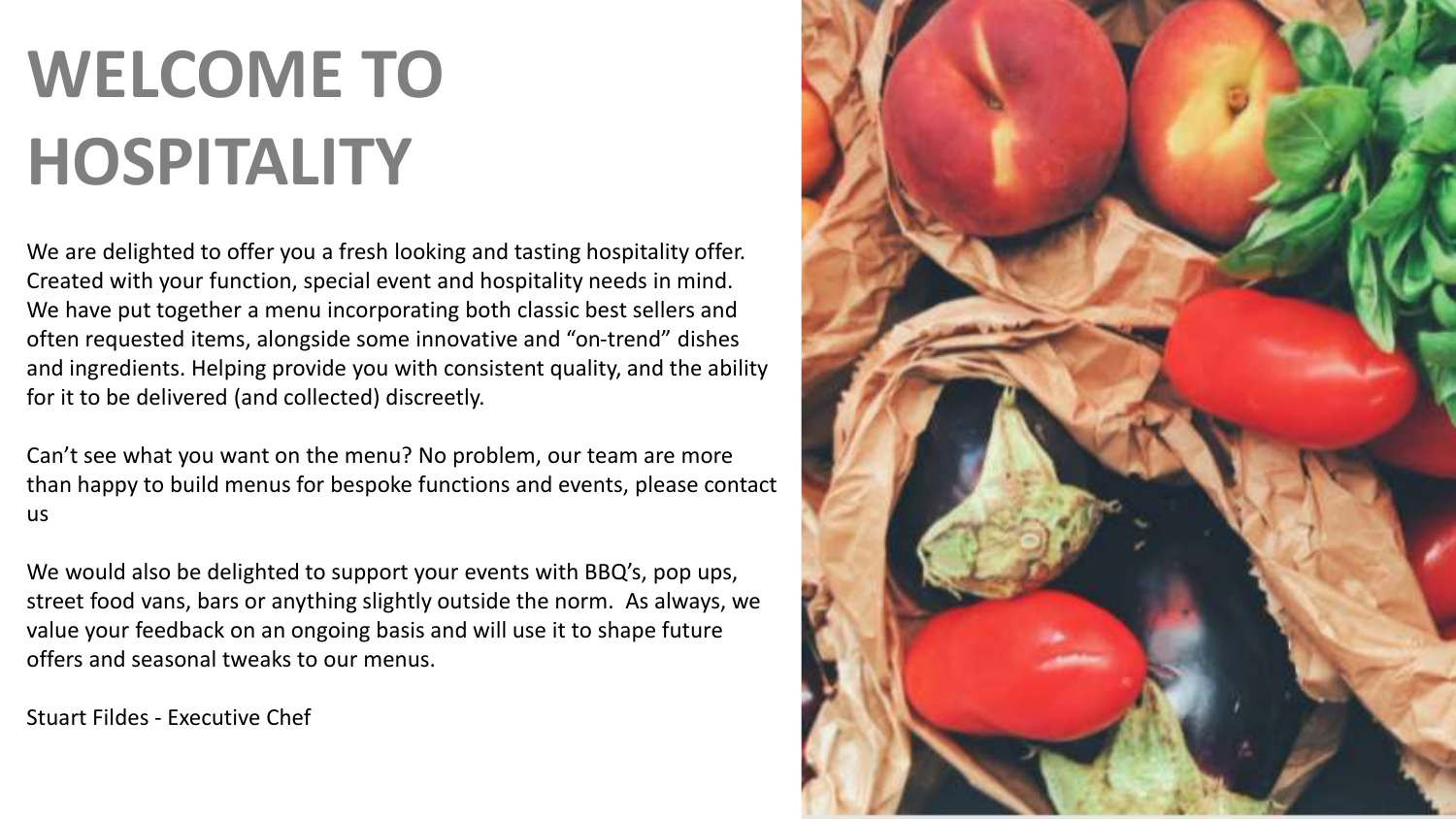## **BOOKING HOSPITALITY**

#### **Invoicing** All prices include VAT at the current rate.

**Time of Bookings**

All catering bookings can be made between 08:30 and 16:30 Monday to Friday. Bookings outside of these times will be treated as a special event and an out of hours

### service charge may apply

#### **Clearing**

Please specify the time you want your room cleared. By default this will be 90 minutes after your delivery.

### **Notice Periods**

Hirers must confirm numbers for any catering requirements at least 7 days prior to the date of hire. Any catering orders made less than 7 days prior to the booking may be subject to a late booking charge.

#### **Minimum Orders**

Refreshment Break orders require a minimum of 20 people. Working Lunch orders require a minimum of 8 people.

### **Equipment**

All equipment provided must be returned after your event. Any missing items will be charged for.

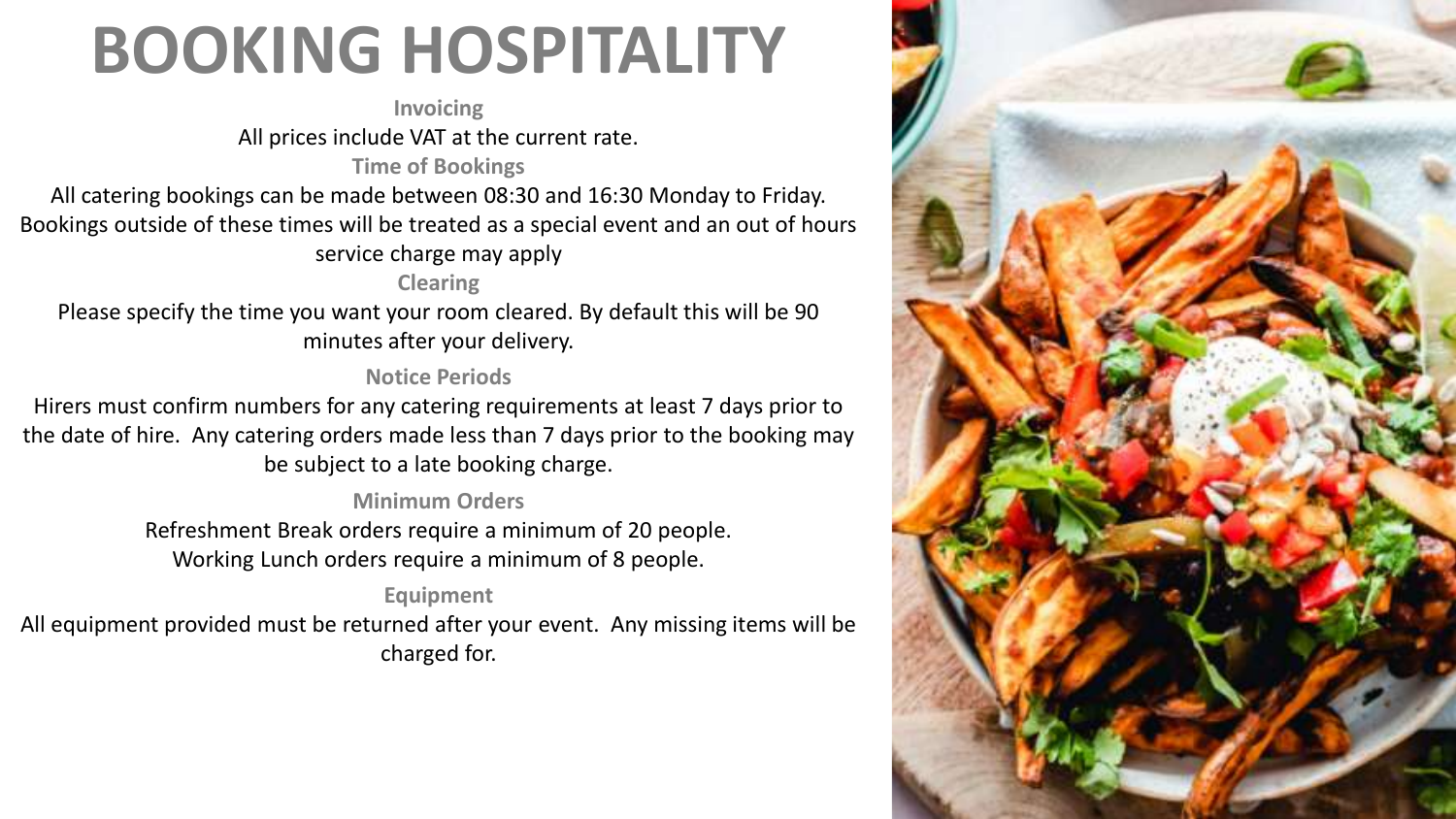### **BREAKFAST & REFRESHMENT BREAKS**

| Classic Breakfast (Minimum 12 people)                                                                                                                                                                                              | Price £<br>(per person) | kcal<br>(per portion) |
|------------------------------------------------------------------------------------------------------------------------------------------------------------------------------------------------------------------------------------|-------------------------|-----------------------|
| A selection of rolls and Sandwiches including; Crispy Back<br>Bacon, Breakfast Sausage, Mushroom, Spinach & Pepper<br>sourdough sandwich (vg)<br>Tea, coffee and fruit juice                                                       | 9.55                    | 496                   |
| Continental Breakfast (Minimum 12 people)<br>Croissant with jam and butter.<br>A selection of pots including; Coconut chia seed topped with<br>fruit, Greek yogurt with granola and fresh melon pot<br>Tea, coffee and fruit juice | 9.55                    | 724                   |
| Refreshment Break (Minimum 12 people)<br>Tea and coffee served with breakfast pastries or cookies or<br>cake (please specify)<br>(Vegan/Gluten Free options available on request)                                                  | 5.70                    | 344                   |
| Refreshment Break (Minimum 12 people)<br>Tea, coffee and selection of wrapped biscuits<br>(Vegan/Gluten Free options available on request)                                                                                         | 4.50                    | 128                   |

*adults need around 2000 kcal a day*

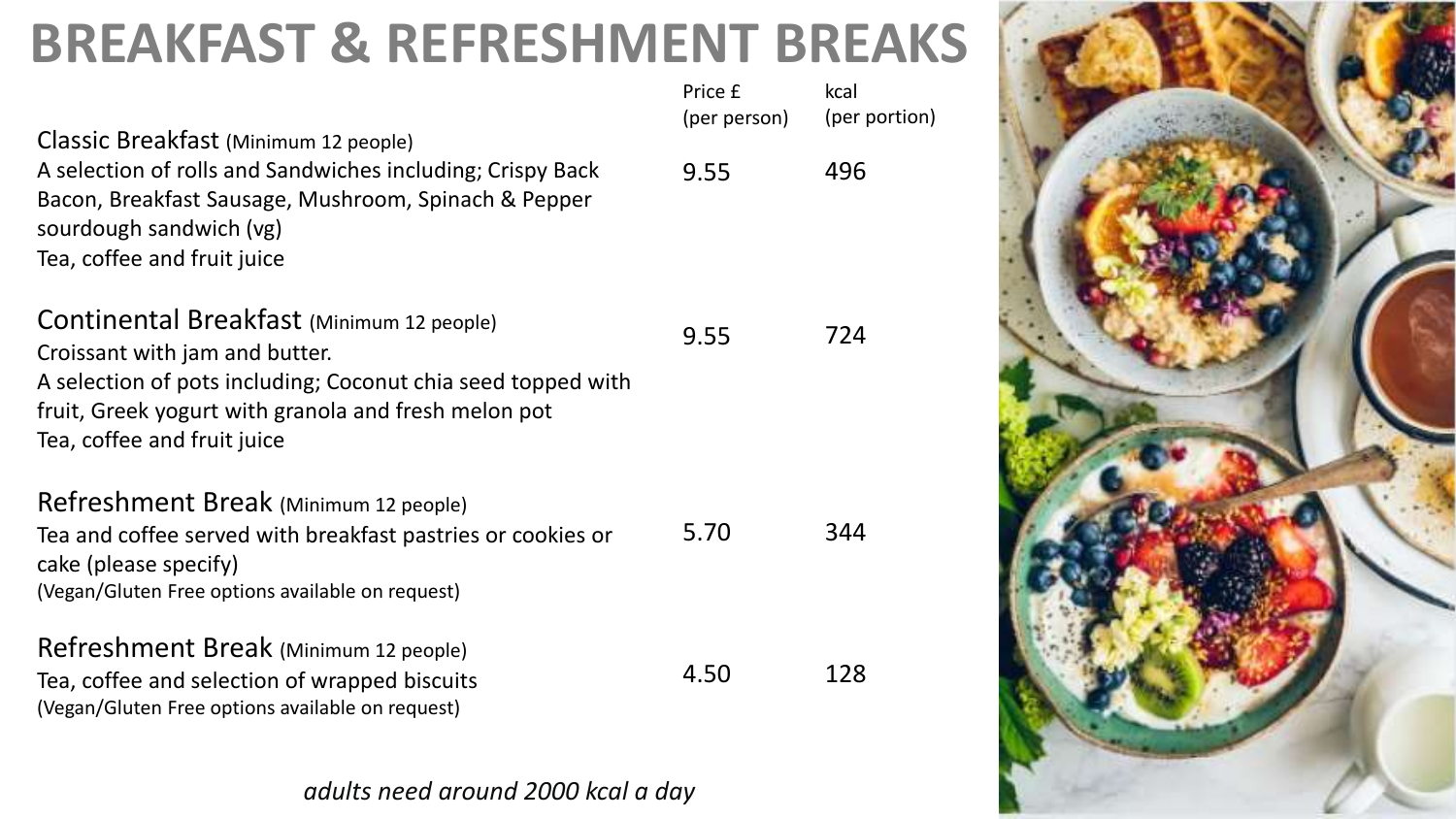### **Other Drinks and Snacks**

|                                                                                                                                      | Price £ | kcal<br>(per serving) |
|--------------------------------------------------------------------------------------------------------------------------------------|---------|-----------------------|
| Fresh Fruit Juice $-1$ litre (c. 6 servings)<br>A selection of fresh fruit juices – Orange, Apple and Cranberry                      | 3.55    | 70                    |
| Infused Water $-1$ litre (c. 6 servings)<br>Chilled water infused with mint or citrus                                                | 2.70    | 0                     |
| Individual Mineral Water – 500ml, still or sparkling                                                                                 | 2.10    | O                     |
| <b>Breakfast Pastry Selection</b><br>Selection of 12 breakfast pastries including pain au chocolate,<br>croissant and cinnamon swirl | 23.70   | 361                   |
| <b>Cake Selection</b><br>Brownies, Flapjacks, shortbread & Lemon Drizzle cake. 12<br>pieces                                          | 27.30   | 331                   |
| Box of Doughnuts (12 doughnuts, mix of iced and jam filled)                                                                          | 15.90   | 238                   |
| Cookie Platter (12 freshly baked cookies)                                                                                            | 16.50   | 221                   |
|                                                                                                                                      |         |                       |

*adults need around 2000 kcal a day*

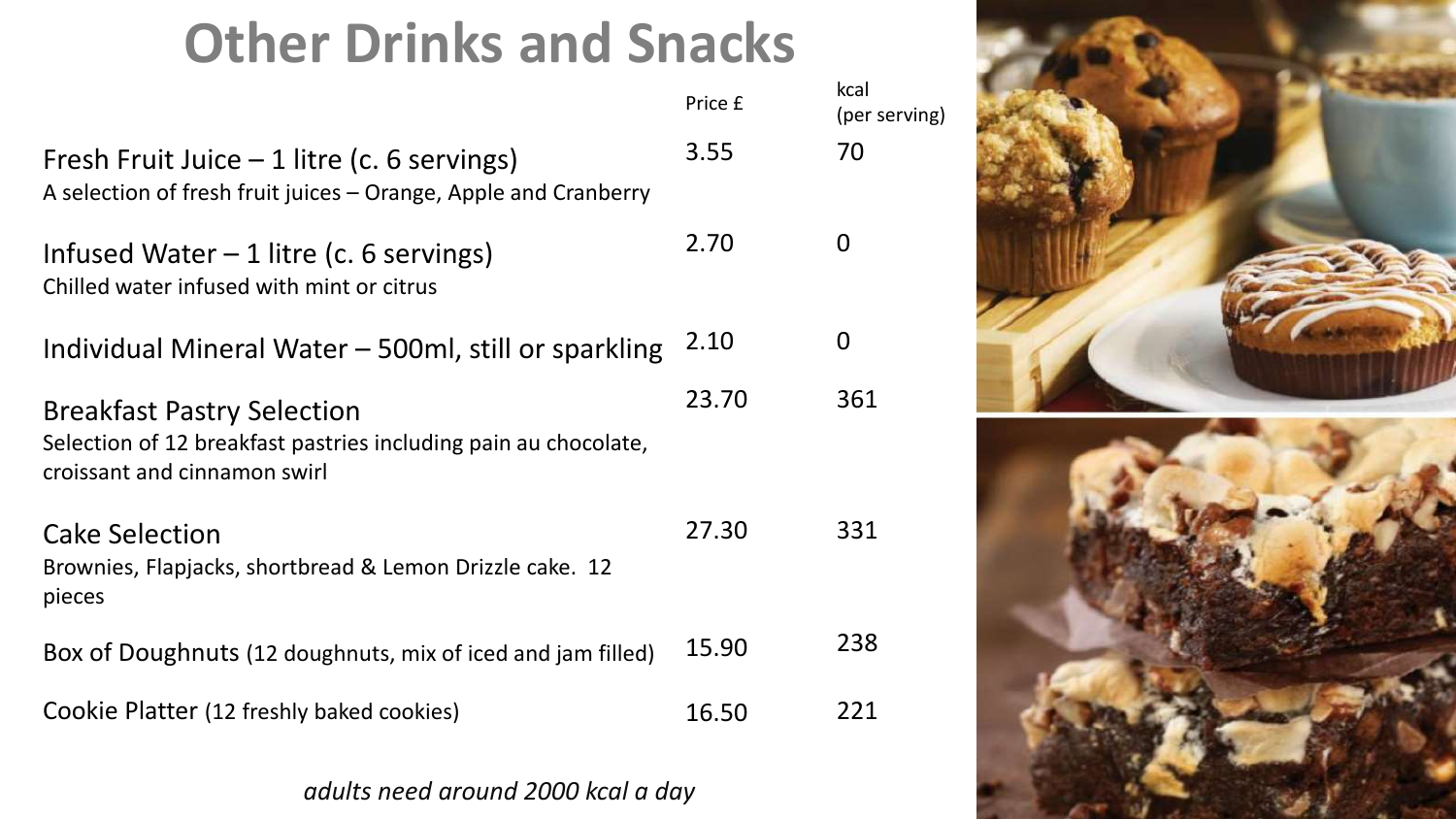### **PIZZA**

12" Chicago Town Pizza, Served in a box (minimum 8 pizzas)

Each pizza will be cut into 6 slices and is suitable for 2 as a meal or 4 as a snack

Cheese & Tomato **V** Spicy Pepperoni

### **Extras**

| Potato wedges with salsa                             | 3.00  | 430      |
|------------------------------------------------------|-------|----------|
| Sweet potato wedges with salsa                       | 4.20  | 313      |
| Garlic Bread (4 slices)                              | 1.80  | 308      |
| Louisiana Hot Chicken Wings (3 per portion)          | 4.20  | 346      |
| 9 chicken nuggets with sour cream & Sriracha dip     | 6.55  | 724      |
| Bottled Drink (coke zero, fanta zero or iced tea)    | 2.20  | $0 - 50$ |
| Bottled Beers Camden Hells lager, Brew Dog Punk IPA, | 5.40  |          |
| Estrella Galicia (Gluten Free)                       |       |          |
| House Wine (700ml) - Red, white or rose              | 14.40 |          |

*adults need around 2000 kcal a day*

| Price £ (per<br>person) | kcal (per<br>portion) |
|-------------------------|-----------------------|
| 10.75                   | 870                   |
| Per pizza               | Based on 1/2          |
|                         | a pizza               |

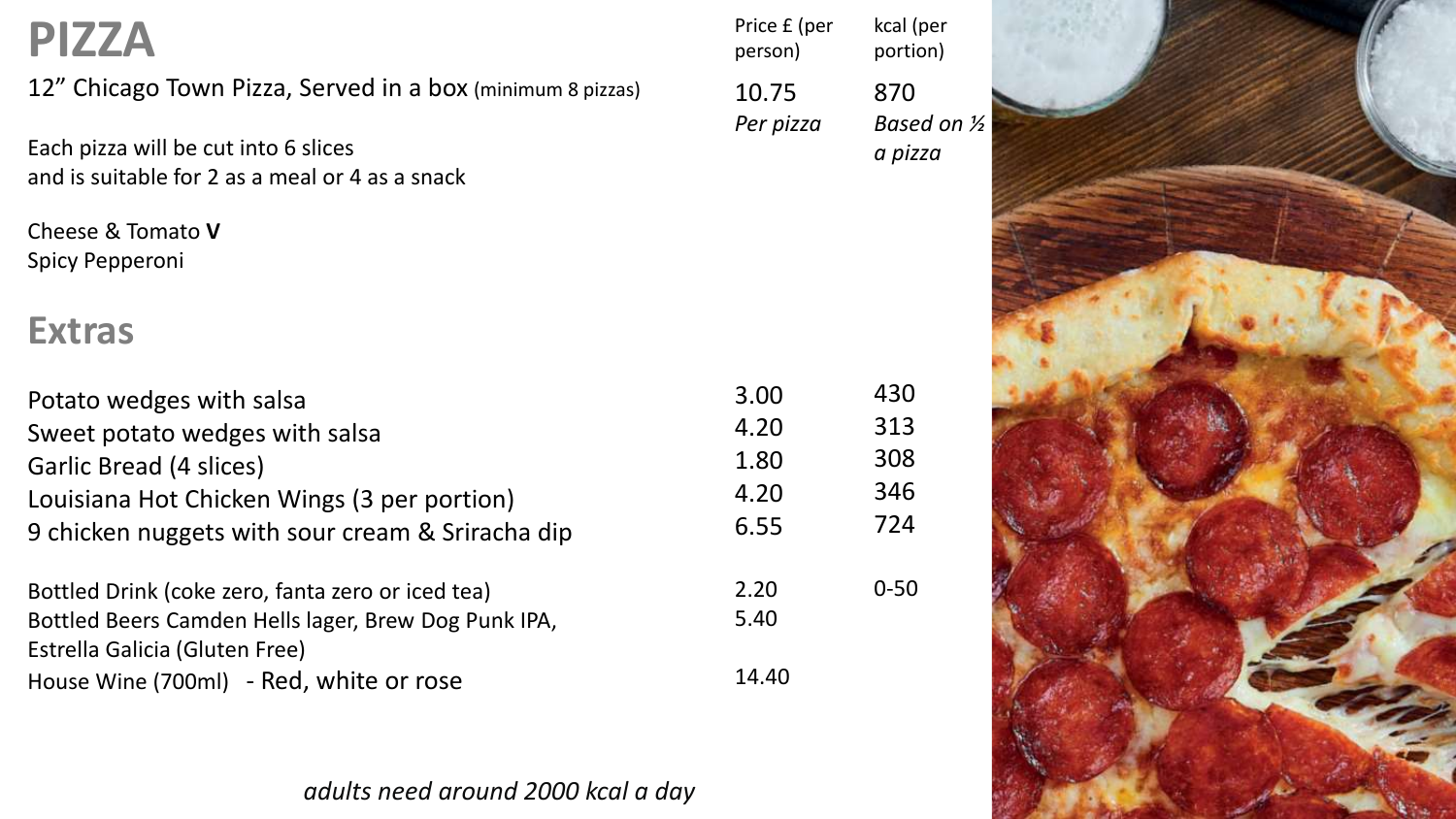# **WORKINGLUNCH**

Sandwich Lunch (minimum 8 people) A selection of sealed sandwiches including Double Cheese, Egg Mayo,

Tuna Mayo and Chicken and Sweetcorn, with bottled water, fresh fruit and crisps.

3 items per person. 50% vegetarian

*Please ask for Gluten Free, Halal or Vegan options*

Sandwich Platters (serves 4-5, equivalent to 5 rounds of sandwiches) Mixed Classic Platter – contains 2 vegetarian, 2 meat & 1 fish Mixed Vegetarian Platter – contains 4 vegetarian and 1 vegan Mixed Meat Platter – contains Chicken, Ham & BLT *Please ask for Gluten Free, Halal or Vegan options*

### Additional items

| Fruit Bowl (serves 10, selection of fruit in season)                       | 18.78 |
|----------------------------------------------------------------------------|-------|
| Cut Fruit Platter (serves 10-12, includes pineapple, melon & strawberries) | 36.90 |
| Cheesecake Platter (selection of 12 cheesecake pots)                       | 21.55 |
| Cheese Board (Selection of cheese, crackers, grapes & celery)              | 33.00 |
| Crisp Bowl - Tyrrell's sea salt crisps - serves 8                          | 5.70  |

*adults need around 2000 kcal a day*

Price £ (per person) kcal (per portion)

7.15

31.50 31.50 31.50



387 410 392

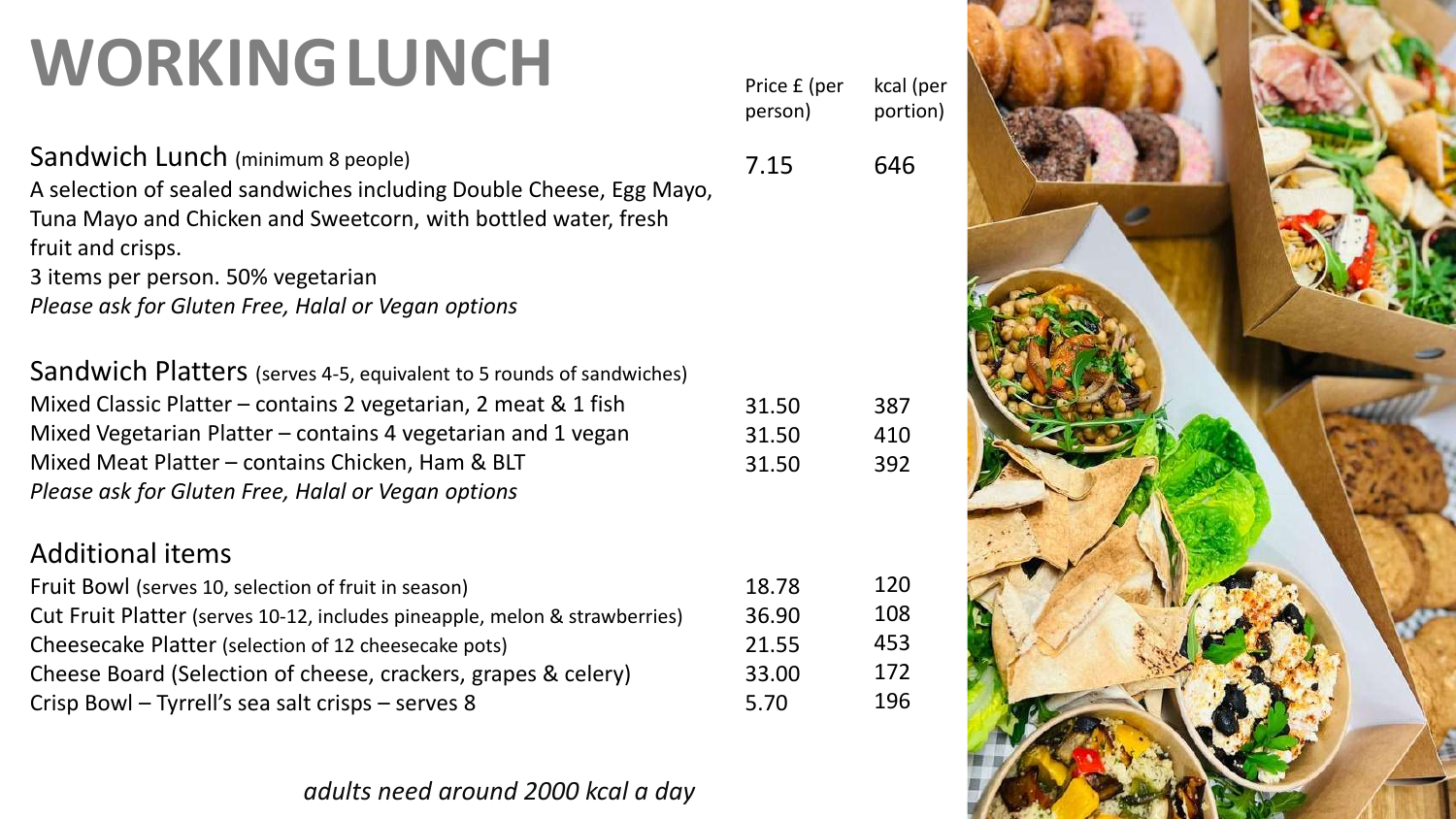# **Grazing Boards**

Boxed and delivered to your location, these boards are designed to be shared between 8-12 people. Can be served as an accompaniment to sandwich platters

Indian Snack Selection (V) 12 Samosa, 18 bhaji and 18 pakora served with mini papadum and a selection of dips

Middle Eastern Selection (VG) 6 Flatbreads, 24 falafel, houmous, roasted vegetables and salad leaves 48.60

Far East selection 18 Vegetable Gyoza, Korean style chicken, prawn crackers, 18 mini spring rolls and crispy seaweed 55.80

American selection Mac and cheese bites, 12 pizzas slices, 12 garlic bread & Louisiana chicken wings 58.20

Crudité Board (V) Smoked Butterbean houmous, salsa, and sriracha sour cream dips with crudité and flatbread

*adults need around 2000 kcal a day*

Price £ (per board) (per portion, 42.55 kcal based on 8 portions per board) 550 477 506

1007

228

39.30

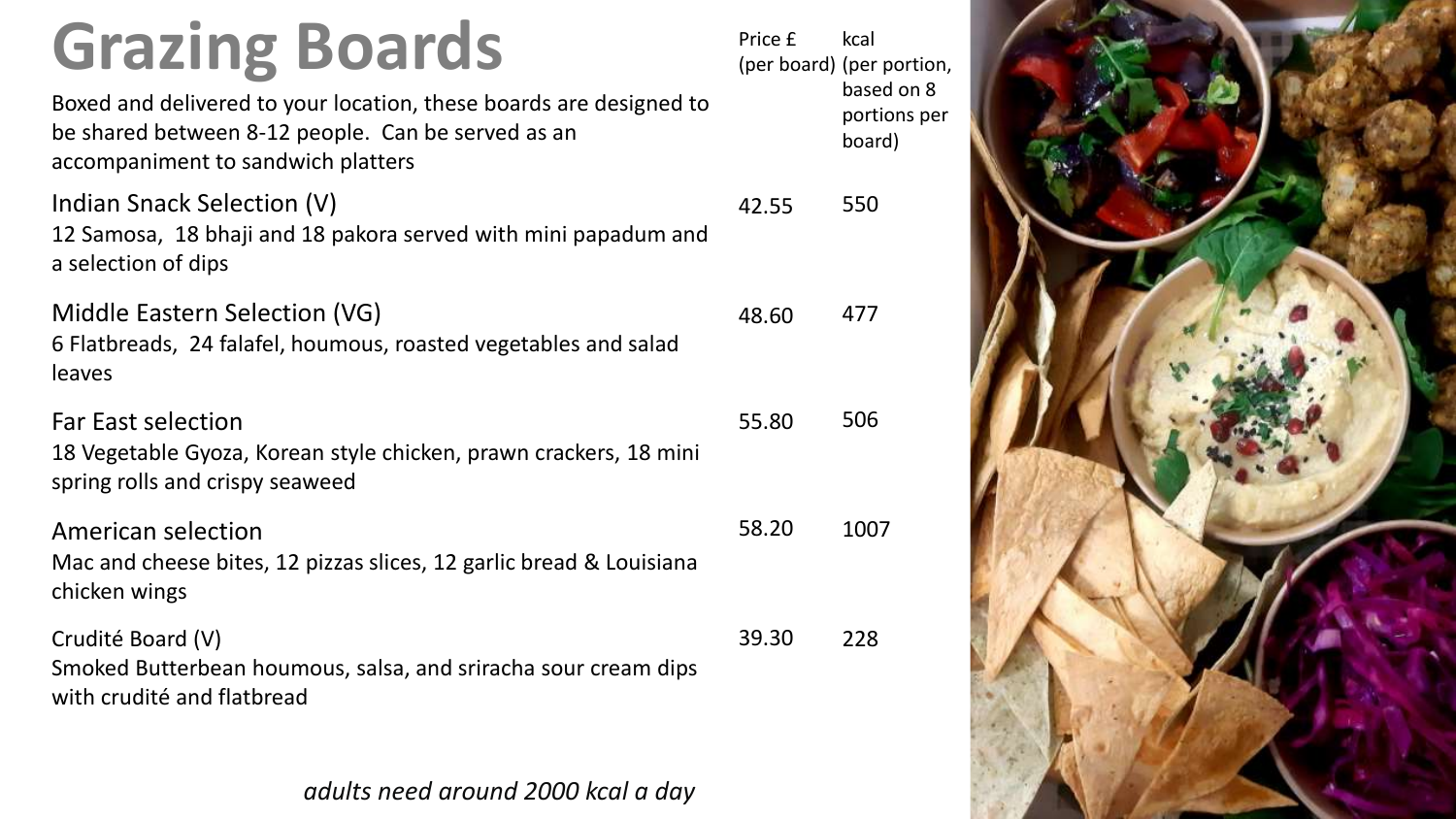# **FARMACY SALADS**

Boxed and delivered to your location, the grazing salads are designed to be shared between 8-12 people. Can be served as an accompaniment to sandwich platters. Also available as individual salad boxes

Greek Green Salad

*Quinoa and Barley salad with fresh green veggies, feta cheese and a mint and parsley dressing*

Quinoa, Marshmallow & Roasted Root Succotash *Quinoa, sweet potatoes and squash, soft marshmallows and a chilli and cumin dressing*

Wast'd Pesto Chicken and Whole Wheat Pasta Salad *Wholewheat pasta with grilled chicken, mint and rocket pesto and toasted almonds*

| Cantaloupe, Cucumber, Tomato & Mozzarella Panzanella | 42.00 | 171 |
|------------------------------------------------------|-------|-----|
| Salad                                                | 7.80  | 228 |

*Melon, mozzarella tossed with tomatoes and cucumbers and fresh croutons*



*adults need around 2000 kcal a day*

Price £ (per person) kcal (per portion – based on 8 portions per large salad box)

> 343 456

233 309

294 392

42.00 7.80

42.00 7.80

42.00 7.80